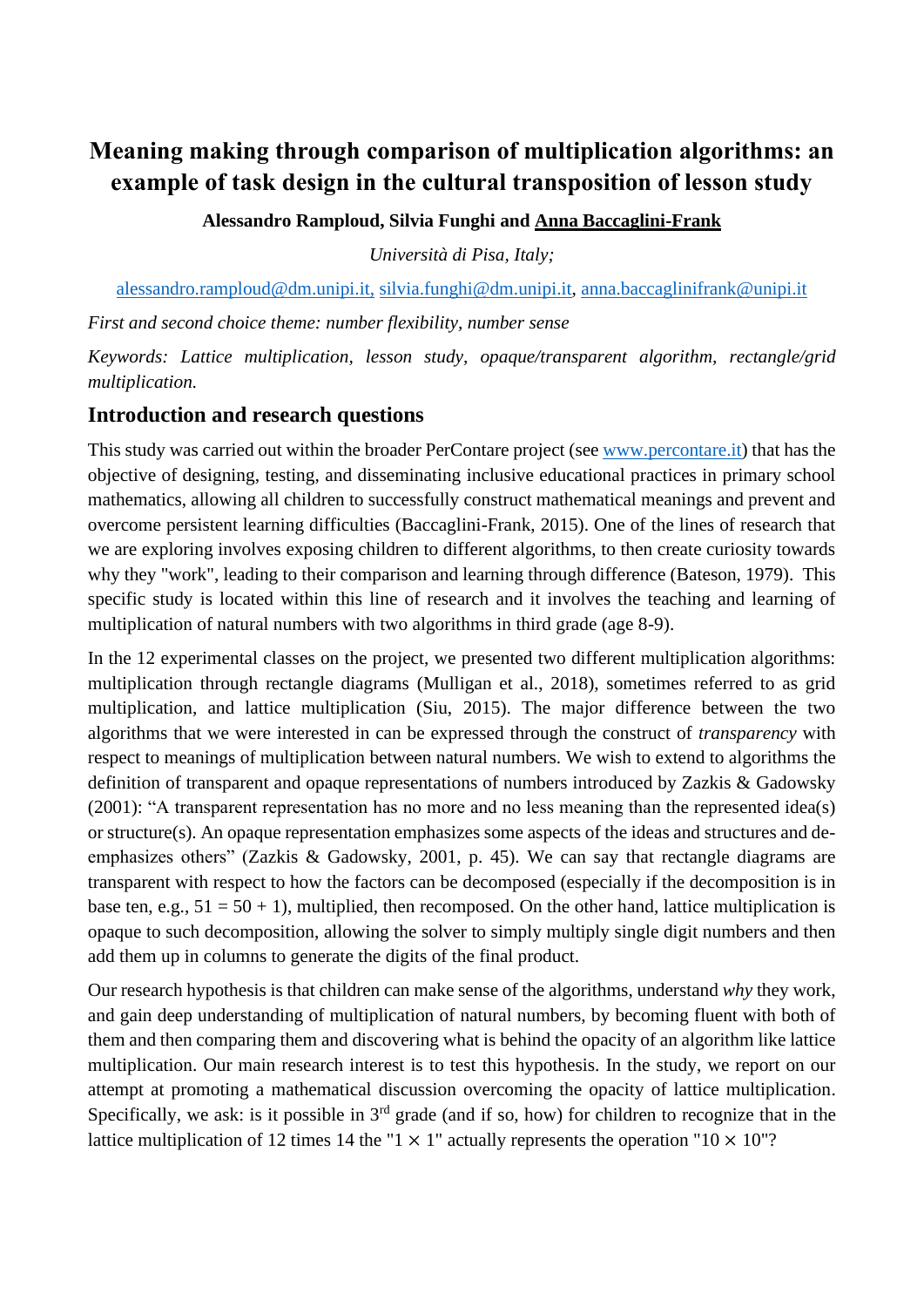## **Methodology**

In 2nd grade the children in our experimental classes had discovered multiplication through rectangle diagrams. At the beginning of  $3<sup>rd</sup>$  grade, for about 3 weeks, the children continued to use rectangle diagrams for multiplication. During these 3 weeks they were also exposed to lattice multiplication, and became familiar with this algorithm, as well, as a procedure. Children were asked which procedure they preferred, and they acknowledged that both procedures lead to the same product, if they were carried out correctly. No classroom tasks were explicitly aimed at meaning making of lattice multiplication until the lesson that was designed to explore our research question.

This lesson was designed by the authors of this paper, together with a group of teachers, following an adaptation of the Lesson Study methodology to Italian classrooms (Bartolini Bussi, Bertolini, Ramploud & Sun, 2017; Mellone, Ramploud, Martignone, & Di Paola, 2019), and it was carried out by the first author. Our adaptation of the Lesson Study methodology refers to the Japanese model, according to which the researchers are quite pro-active (Fujii, 2015); however, as acknowledged by the paradigm of Cultural Transposition (Mellone et al., 2019), a group of 3 teachers also actively engaged in co-designing with 4 researchers the lesson on the comparison of the algorithms.

### **Outcomes**

The lesson was carried out in 9 of the 12 experimental classrooms, but here we limit the discussion to two main findings: 1) an episode from the first lesson design meeting, 2) a key expression regarding how children used rectangle diagrams to shed light onto lattice multiplication.

The phase of lesson design lasted over 2 hours; one of the teachers proposed to ask the children to carry out an activity they were used to: write a number in different ways (e.g., 100 or "one hundred" (1h)) and relate these to the decomposition in powers of 10 in the rectangle diagram, maintaining the cardinality of the numbers involved (e.g., a 10 by 10 rectangle would be made of 100 squares). The group agreed that this could help children relate the "1h" in the lattice multiplication to the 100 in the rectangle diagram. Then the group hypothesized possible students' answers and ways in which the teacher could then respond and promote the discussion. We see this as a cultural transposition of what Fujii (2015) describes: "anticipating students' solutions when writing the lesson proposal and evaluating the task during the post-lesson discussion in light of the actual students' responses in the research lesson." (Fujii, 2015, p. 285).

In 5 experimental classrooms where the lesson was carried out, students made a key discovery: "hidden zeros", that shed light onto opacity of the lattice multiplication. This element appeared in similar forms is episodes from all 5 classrooms. From preliminary analyses of the classrooms data, we can state that analyzing different multiplication algorithms by comparing them can indeed bring out awareness of mathematical meanings in children. We would like to discuss whether and how further investigations could clarify way in which this approach can be extended to other algorithms and how it can be used within PD courses exploiting LS.

## **Relation to the themes chosen**

This study contributes to research on the teaching and learning of number flexibility in the context of natural number multiplication through the mastery and conceptual understanding of two algorithms.